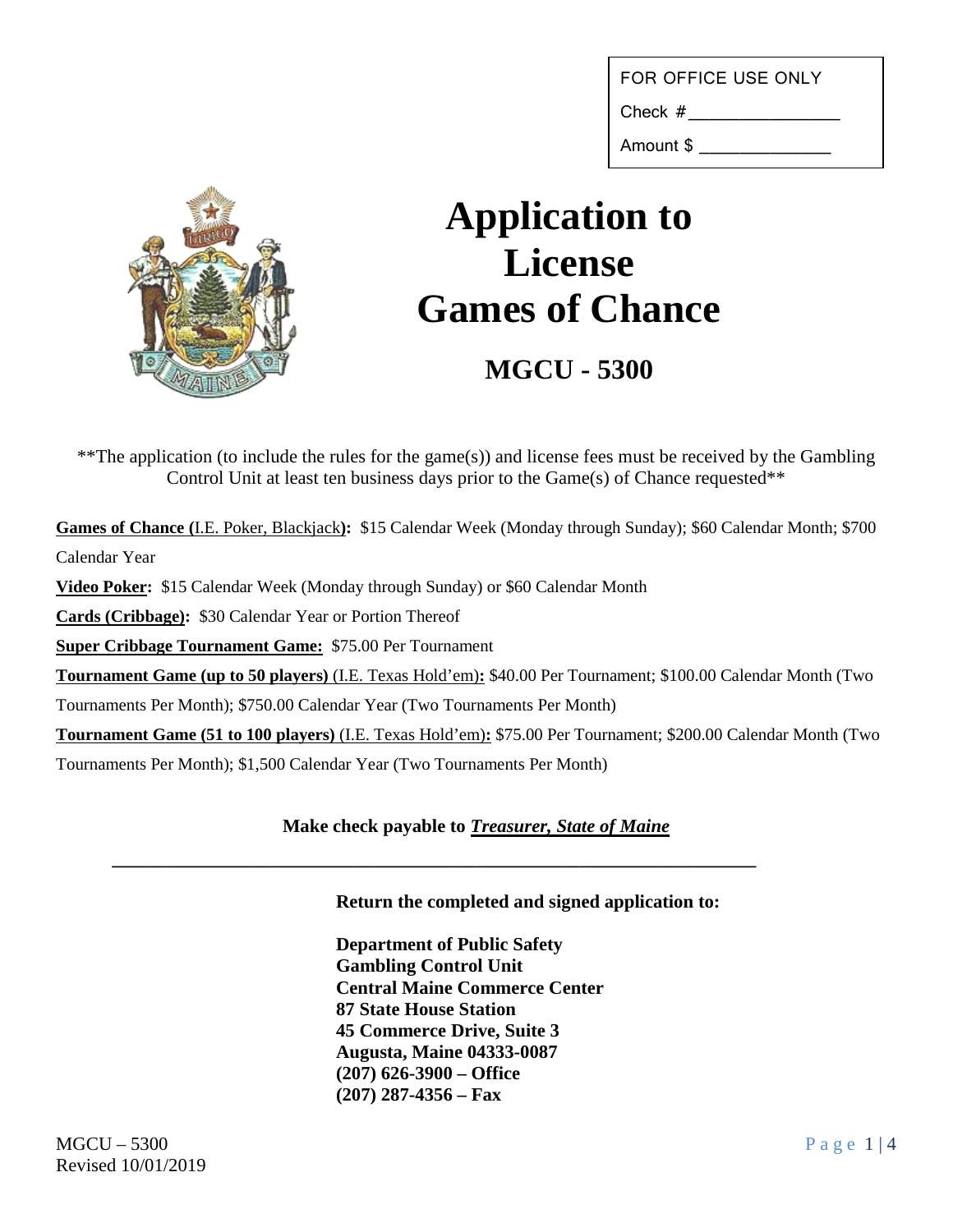**1.** For what game(s) are you licensing (**please indicate number adjacent name and attach rules for the game(s)**):

| Tournament (Up to 50 Players) ________ |                                                                                             |          |              | Tournament (51 to 100 Players) |
|----------------------------------------|---------------------------------------------------------------------------------------------|----------|--------------|--------------------------------|
|                                        | Video Poker _________ Cards (Cribbage) ______ Poker ______ Super Cribbage Tournament ______ |          |              |                                |
|                                        |                                                                                             |          |              |                                |
|                                        |                                                                                             |          |              |                                |
|                                        |                                                                                             |          |              |                                |
|                                        |                                                                                             |          |              |                                |
|                                        |                                                                                             |          |              |                                |
|                                        |                                                                                             |          |              |                                |
|                                        |                                                                                             |          |              |                                |
| 3. Current Officers:                   |                                                                                             |          |              |                                |
| <b>NAME &amp; TITLE</b>                | <b>ADDRESS</b>                                                                              | CITY/ZIP |              | PHONE DATE TERM EXPIRES        |
| <b>NAME &amp; TITLE</b>                | <b>ADDRESS</b>                                                                              | CITY/ZIP | <b>PHONE</b> | DATE TERM EXPIRES              |
| <b>NAME &amp; TITLE</b>                | <b>ADDRESS</b>                                                                              | CITY/ZIP | <b>PHONE</b> | DATE TERM EXPIRES              |
| <b>NAME &amp; TITLE</b>                | <b>ADDRESS</b>                                                                              | CITY/ZIP | <b>PHONE</b> | <b>DATE TERM EXPIRES</b>       |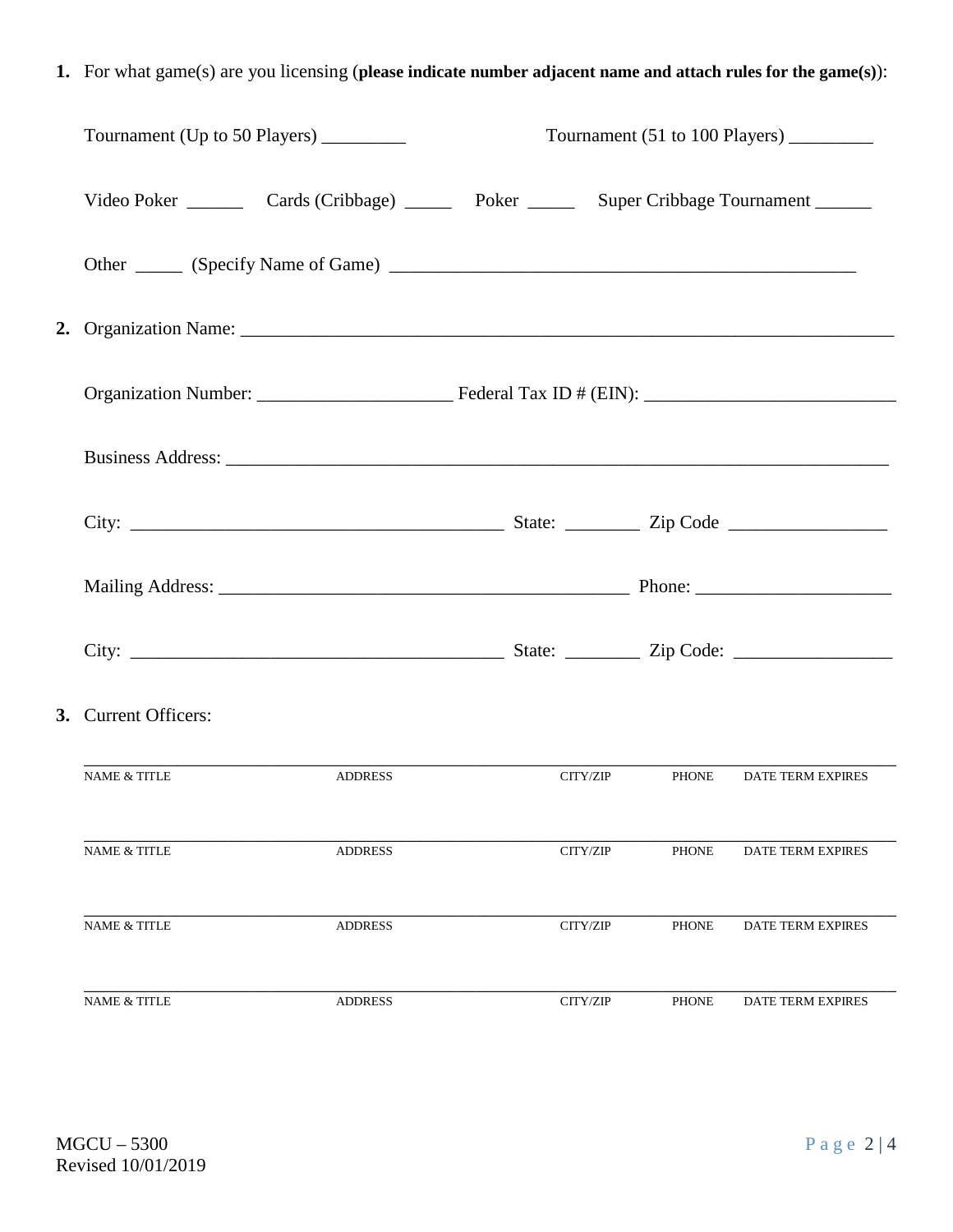**4.** Location where Game of Chance is to be conducted:

| <b>BUILDING</b>                                                                                                                                                                                                                        |            | <b>ADDRESS</b> |     |     | CITY/ZIP                      |
|----------------------------------------------------------------------------------------------------------------------------------------------------------------------------------------------------------------------------------------|------------|----------------|-----|-----|-------------------------------|
| <b>5.</b> Person responsible for the conduct of the Game(s) of Chance:                                                                                                                                                                 |            |                |     |     |                               |
| <b>NAME</b>                                                                                                                                                                                                                            |            |                |     |     | DAYTIME PHONE & EVENING PHONE |
|                                                                                                                                                                                                                                        |            |                |     |     |                               |
| <b>6.</b> Circle the day(s) of the week you will be conducting Game of Chance:                                                                                                                                                         |            |                |     |     |                               |
| Mon                                                                                                                                                                                                                                    | Tue<br>Wed | Thu            | Fri | Sat | Sun                           |
|                                                                                                                                                                                                                                        |            |                |     |     |                               |
| 8. Dates – Please specify weeks (Monday through Sunday), full calendar months or calendar year.                                                                                                                                        |            |                |     |     |                               |
|                                                                                                                                                                                                                                        |            |                |     |     |                               |
|                                                                                                                                                                                                                                        |            |                |     |     |                               |
|                                                                                                                                                                                                                                        |            |                |     |     |                               |
|                                                                                                                                                                                                                                        |            |                |     |     |                               |
|                                                                                                                                                                                                                                        |            |                |     |     |                               |
| 9. Does the organization own all the equipment used in operating the Game of Chance?                                                                                                                                                   |            |                |     |     | $\overline{N_{0}}$<br>Yes     |
| If "NO", Attach a sheet of paper to this application explaining the circumstances under which the<br>equipment was acquired. Please write your organization name and number on the sheet.                                              |            |                |     |     |                               |
| 10. Has any current officer of this organization or association ever been convicted of or have any charges<br>currently pending for violating the gambling or lottery laws of the United States or the State of Maine?                 |            |                |     |     |                               |
| $Yes \Box No \Box$                                                                                                                                                                                                                     |            |                |     |     |                               |
| If "YES" attach a sheet of paper to this application providing the person's name, address, and date and<br>place of conviction or date and location of pending charge. Please write your organization name and number on<br>the sheet. |            |                |     |     |                               |

MGCU – 5300 Page 3 | 4 Revised 10/01/2019